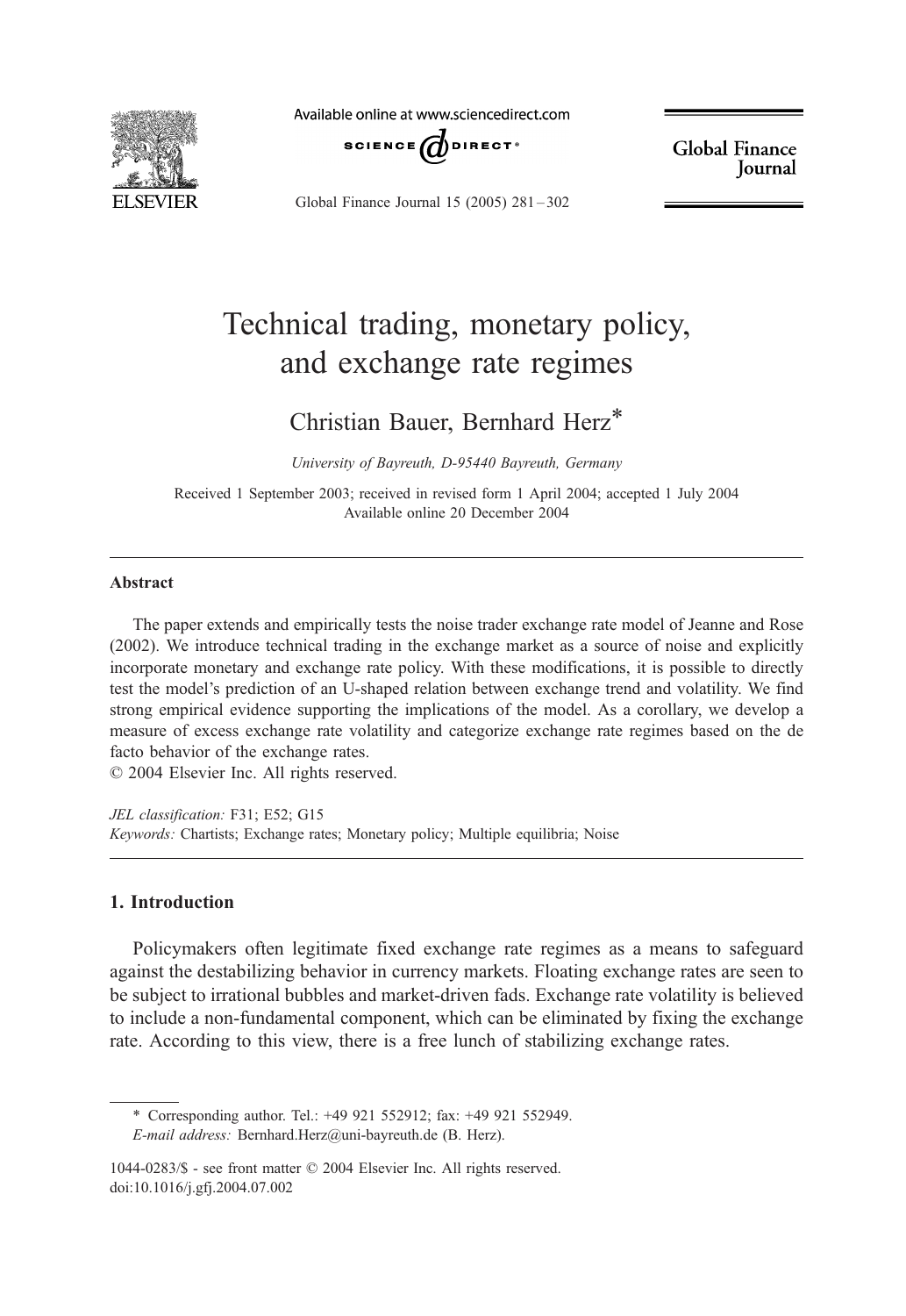These concerns about irrational market behavior have hardly been taken into account in exchange rate theory, however. Conventional exchange rate models are typically based on rational expectations with volatile exchange rates reflecting volatility in fundamentals. The choice of the exchange rate system is a decision to allocate the fundamental volatility between the exchange rate and other economic variables. According to this view, there is no free lunch of stabilizing exchange rates—instead Mundell's well-known bincompatible trinity" holds. If policymakers want to stabilize the exchange rate, they have to give up monetary policy as an independent policy instrument or have to introduce capital controls.

[Jeanne and Rose \(2002, p. 538\)](#page--1-0) develop a model "...that makes sense of the policymakers' view". They apply the noise trader model of [De Long, Shleifer, Summers,](#page--1-0) and Waldmann (1990) to the exchange rate markets (see [Lyons, 2001](#page--1-0) for a comprehensive overview of the microstructure approach to exchange rates) and incorporate two sources of exchange rate volatility: a conventional part based on fundamental shocks and a part driven by so-called noise traders participating in the currency market. In this situation, there can be a free lunch of exchange rate stability. If the central bankers manage to keep noise traders out of the market, exchange rate volatility can be reduced significantly without changing the macroeconomic fundamentals.

While the approach of [Jeanne and Rose \(2002\)](#page--1-0) has been very fruitful, it leaves open a number of questions. For one, they do not explicitly model why some of the currency traders face noise. In addition, the mechanics of fixing the exchange rate via monetary policy are not explicitly taken into account. The fixed and the flexible exchange rate regime comprise the same monetary policy but differ only with respect to the credibility of the announced exchange rate peg. It is only this commitment that prevents noise traders to enter the foreign exchange market. Most importantly, Jeanne and Rose do not estimate and test their model but provide only indirect empirical evidence for their approach.

In this paper, we address these problems by extending the [Jeanne and Rose \(2002\)](#page--1-0) approach. First, we introduce technical trading in exchange markets as the source of noise. A crucial component of nearly all models that can generate irrational bubbles is the use of technical trading rules by at least some of the traders. Technical trading typically implies that traders react to some sort of trend. This is always associated with noise, as this trend measure is based on stochastic realizations of data. [De Long et al. \(1990, p. 735\)](#page--1-0) show that technical trading rules can be a rational behavior in a market with heterogenous traders. Technical trading can also better take into account policymakers' concerns that market exchange rates might diverge from their fundamental values. While pure noise trading is by definition undirected, technical trading implies a trend following behavior, which can reinforce non-fundamental exchange rate movements (see e.g. Rötheli, 2002 or [Frenkel,](#page--1-0) 1997). We formalize the technical analysis as in [De Grauwe and Grimaldi \(2002\),](#page--1-0) [De](#page--1-0) Grauwe, Dewachter, and Embrechts (1993), and [Lux and Marchesi \(2000\),](#page--1-0) who analyze models with fundamentalists and short horizon chartists.

This incorporation of technical analysis into the Jeanne–Rose model leads to an Ushaped relation between the currently observed trend and the conditional volatility of the exchange rate. Chartists base their market entry decision on fundamental information as well as the currently observed exchange rate trend. This creates an interrelation between the number of chartists and conditional exchange rate volatility. As chartists enter the market, their stochastic actions add excess volatility to the exchange rate process. This in